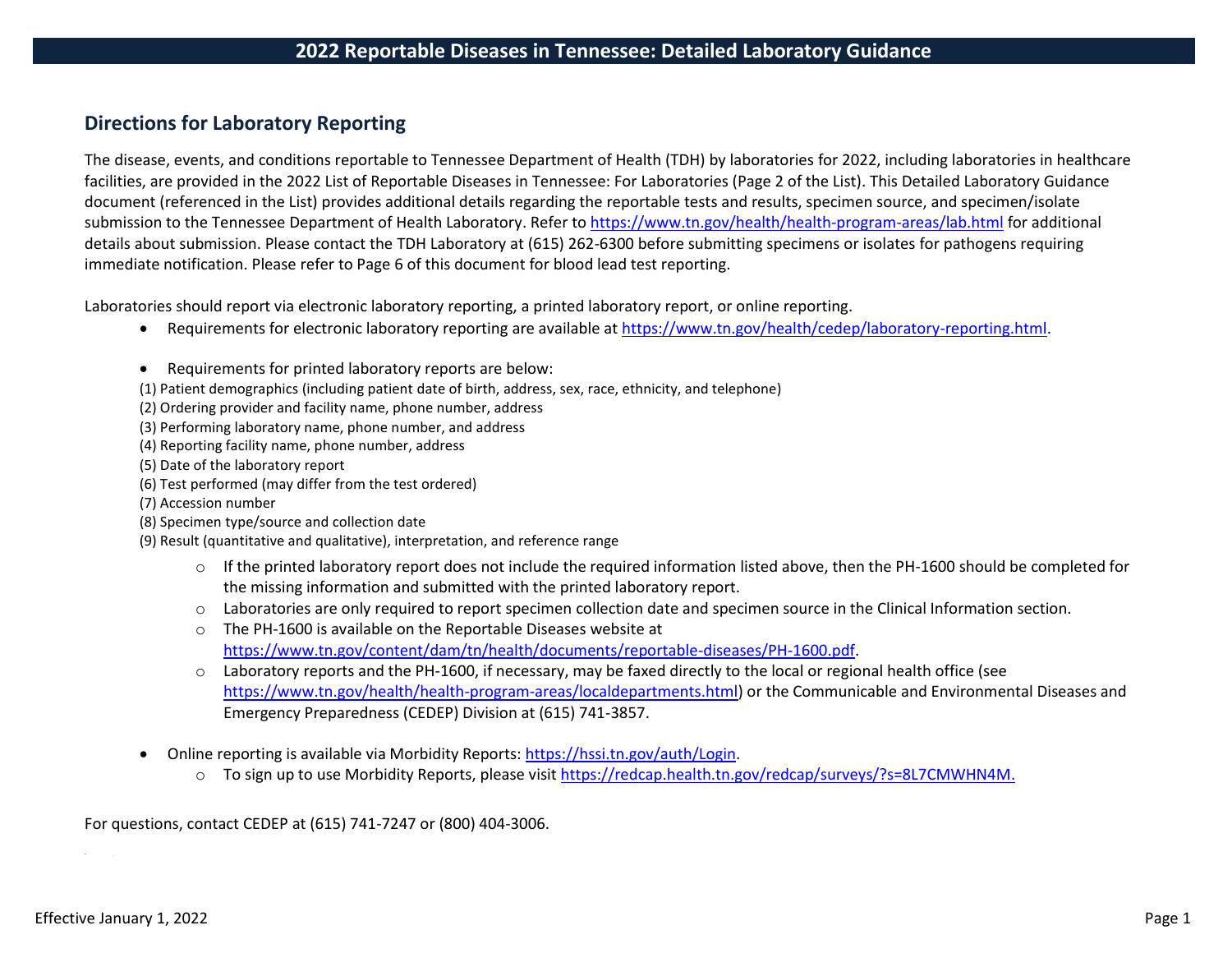| 2022 Reportable Diseases in Tennessee: Detailed Laboratory Guidance                                                                                                                       |                                                                                                                                                                                                                                                                                                                                                                                                                                                                                                                                                                                                                                                                                                                                                                                                                                                                                                                                                                                                                                                                           |                                          |                                      |  |
|-------------------------------------------------------------------------------------------------------------------------------------------------------------------------------------------|---------------------------------------------------------------------------------------------------------------------------------------------------------------------------------------------------------------------------------------------------------------------------------------------------------------------------------------------------------------------------------------------------------------------------------------------------------------------------------------------------------------------------------------------------------------------------------------------------------------------------------------------------------------------------------------------------------------------------------------------------------------------------------------------------------------------------------------------------------------------------------------------------------------------------------------------------------------------------------------------------------------------------------------------------------------------------|------------------------------------------|--------------------------------------|--|
| Pathogen <sup>1</sup>                                                                                                                                                                     | Laboratory Tests and Results to Report to Public Health <sup>2</sup>                                                                                                                                                                                                                                                                                                                                                                                                                                                                                                                                                                                                                                                                                                                                                                                                                                                                                                                                                                                                      | Send<br><b>Isolate</b><br>or<br>Specimen | Reporter<br>$\overline{\phantom{a}}$ |  |
| Detection in one or more<br>specimens of etiological agents of<br>disease or conditions, not limited<br>to those listed in this document,<br>are of urgent public health<br>significance! | Detection in one or more specimens of etiological agents of disease or conditions not limited to those listed in this document that are of urgent public health<br>significance. Laboratories reporting outbreak events or conditions not listed in this Table but of public health significance should immediately contact the TDH<br>Communicable and Environmental Disease Services via telephone at (615) 741-7247 or 1-800-404-3006.                                                                                                                                                                                                                                                                                                                                                                                                                                                                                                                                                                                                                                 | <b>By Request</b>                        | L&P                                  |  |
| Pan-nonsusceptible organisms and<br>other unusual resistance !                                                                                                                            | Isolation from any specimen source that is pan-nonsusceptible or exhibits unusual resistance, regardless of active infection. Pan-nonsusceptible organisms are<br>defined as an organism with susceptibility results from a validated instrument (or disc diffusion/e-tests) that show resistant or intermediate interpretations to all<br>antibiotics tested. Colistin and/or tigecycline susceptibility interpretation should not be considered when evaluating resistance. Examples of unusual resistance are<br>shown in CLSI M100, Appendix A, Category 1. Isolates should be submitted urgently to the Tennessee Department of Health Laboratory. Please include<br>identification and susceptibility test results (including numeric MIC values) with isolate. Contact hai.health@tn.gov for clarification/questions.<br>See Appendix A of the M100 Performance Standards for Antimicrobial Susceptibility Testing.                                                                                                                                                | Required                                 | <b>L&amp;P</b>                       |  |
| Acinetobacter species,<br>Carbapenem-resistant eip                                                                                                                                        | Acinetobacter species positive by any method from any clinical specimen (including nonsterile sites and rectal/perirectal swabs) and non-susceptible isolates<br>(intermediate or resistant to at least one carbapenem or PCR detection of carbapenemase-producing gene). Report and submit isolates only for residents of<br>Davidson, Cheatham, Robertson, Sumner, Wilson, Rutherford, Dickson, or Williamson counties. Please include susceptibility test results (including numeric MIC<br>values). If any Acinetobacter species are detected via PCR, perform a culture to obtain the bacterial isolate and perform subsequent testing to determine<br>antibiotic susceptibility profile. Submit isolates to the Tennessee Department of Health Laboratory within 3 days of detection/isolation. Contact hai.health@tn.gov<br>for clarification/questions.                                                                                                                                                                                                           | Required                                 | L                                    |  |
| Anaplasma phagocytophilum,<br>species                                                                                                                                                     | Positive by any method for any specimen. Include speciation results if known.                                                                                                                                                                                                                                                                                                                                                                                                                                                                                                                                                                                                                                                                                                                                                                                                                                                                                                                                                                                             | $\overline{a}$                           | L & P                                |  |
| Babesia species                                                                                                                                                                           | Positive by any method for any specimen.                                                                                                                                                                                                                                                                                                                                                                                                                                                                                                                                                                                                                                                                                                                                                                                                                                                                                                                                                                                                                                  | $\overline{a}$                           | L & P                                |  |
| Bacillus anthracis!                                                                                                                                                                       | Positive by any method (culture, IHC, serology, PCR, mass spectrometry, or other test) for any specimen for Bacillus anthracis or Bacillus cereus expressing anthrax<br>toxins.                                                                                                                                                                                                                                                                                                                                                                                                                                                                                                                                                                                                                                                                                                                                                                                                                                                                                           | Required                                 | L&P                                  |  |
| Bordetella pertussis <b>雷</b>                                                                                                                                                             | Positive culture or detected by nucleic acid amplification or polymerase chain reaction (PCR) for any specimen.                                                                                                                                                                                                                                                                                                                                                                                                                                                                                                                                                                                                                                                                                                                                                                                                                                                                                                                                                           | $\overline{a}$                           | L & P                                |  |
| Borrelia burgdorferi or mayonii                                                                                                                                                           | 1) A positive culture for <i>B. burgdorferi</i><br>2) A positive two-tier test. This is defined as a positive or equivocal enzyme immunoassay (EIA) or immunofluorescent assay (IFA) followed by a positive IgM or<br>IgG Western immunoblot (WB) for Lyme disease.<br>An IgM WB is considered positive when at least two of the following three bands are present: 24 kDa (OspC)*, 39 kDa (BmpA), and 41 kDa (Fla).<br>٠<br>Disregard IgM results for specimens collected >30 days after symptom onset.<br>An IgG WB is considered positive when at least five of the following 10 bands are present: 18 kDa, 24 kDa (OspC)*, 28 kDa, 30 kDa, 39 kDa (BmpA), 41<br>٠<br>kDa (Fla), 45 kDa, 58 kDa (not GroEL), 66 kDa, and 93 kDa.<br>3) A positive single-tier IgG WB test for Lyme disease (see above for how to identify a positive IgG WB). While a single IgG WB is adequate for surveillance<br>purposes, a two-tier test is still recommended for patient diagnosis.<br>*Depending upon the assay, OspC could be indicated by a band of 21, 22, 23, 24 or 25 kDA. |                                          | L&P                                  |  |
| Brucella species <sup>全</sup>                                                                                                                                                             | Positive by any method (including culture, serology or others) for any specimen. Include quantitative antibody titer result indicating a positive test result when<br>available. Isolates/specimens are required for submission to the Tennessee Department of Health Laboratory.                                                                                                                                                                                                                                                                                                                                                                                                                                                                                                                                                                                                                                                                                                                                                                                         | Required                                 | L&P                                  |  |
| Burkholderia mallei / Burkholderia<br>pseudomallei!                                                                                                                                       | Positive cultures for Burkholderia mallei and Burkholderia pseudomallei are reportable by laboratories. Isolates are required to be submitted to the Tennessee<br>Department of Health Laboratory.                                                                                                                                                                                                                                                                                                                                                                                                                                                                                                                                                                                                                                                                                                                                                                                                                                                                        | Required                                 | L                                    |  |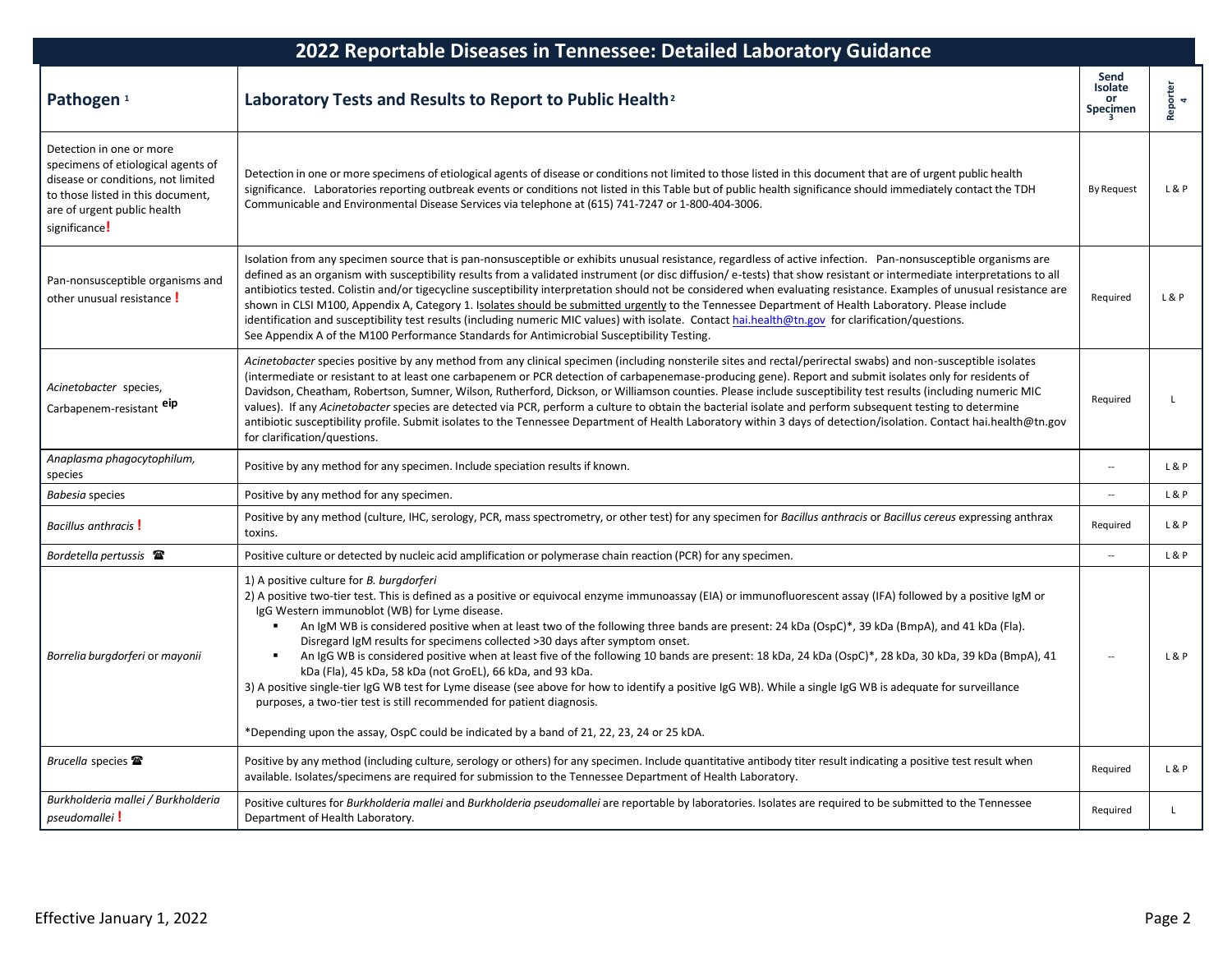| 2022 Reportable Diseases in Tennessee: Detailed Laboratory Guidance                                                                                                                              |                                                                                                                                                                                                                                                                                                                                                                                                                                                                                                                                                                                                                                                                                                                                                                                                                                                                                         |                                   |               |  |
|--------------------------------------------------------------------------------------------------------------------------------------------------------------------------------------------------|-----------------------------------------------------------------------------------------------------------------------------------------------------------------------------------------------------------------------------------------------------------------------------------------------------------------------------------------------------------------------------------------------------------------------------------------------------------------------------------------------------------------------------------------------------------------------------------------------------------------------------------------------------------------------------------------------------------------------------------------------------------------------------------------------------------------------------------------------------------------------------------------|-----------------------------------|---------------|--|
| Pathogen <sup>1</sup>                                                                                                                                                                            | Laboratory Tests and Results to Report to Public Health <sup>2</sup>                                                                                                                                                                                                                                                                                                                                                                                                                                                                                                                                                                                                                                                                                                                                                                                                                    | Send<br>Isolate<br>or<br>Specimen | Reporter<br>4 |  |
| California/LaCrosse serogroup<br>viruses: California Encephalitis<br>Virus, LaCrosse Encephalitis Virus,<br>Jamestown Canyon Virus,<br>Keystone Virus, Snowshoe Hare<br>Virus, Trivittatus Virus | Positive IgM. Quantitative IgG indicating a positive test result. Isolation of virus or demonstration of specific viral antigen or nucleic acid. Virus-specific neutralizing<br>antibodies. Any specimen.                                                                                                                                                                                                                                                                                                                                                                                                                                                                                                                                                                                                                                                                               |                                   | L&P           |  |
| Campylobacter species                                                                                                                                                                            | Positive by any method (including culture, EIA, & PCR, and excluding antibody positive tests) for any specimen. Include speciation results if known. Submit<br>specimen/isolate to the Tennessee Department of Health Laboratory within 2 weeks of detection/isolation. CIDT specimens should be forwarded to the laboratory<br>within 4 days of specimen collection.                                                                                                                                                                                                                                                                                                                                                                                                                                                                                                                   | Required                          | L&P           |  |
| Candida auris (including rule-out<br>Candida auris) $\mathbf{\mathcal{F}}$                                                                                                                       | Candida auris, positive by any method for any specimen including detection from including swabs from skin. Please note: C. auris can be misidentified when using<br>traditional biochemical methods for yeast identification such as VITEK 2 YST, API 20C, BD Phoenix yeast identification system, and MicroScan. See<br>https://www.cdc.gov/fungal/candida-auris/recommendations.html for greater detail. If species identity cannot be determined or one of the species shown in the<br>table at above URL is identified, please contact HAI team at (615) 741-7247. Such isolates are considered "rule-out C. auris" isolates. If any Candida auris or "rule-out<br>C. auris" are detected via PCR, perform a culture to obtain the isolate. Submit isolates immediately to the Tennessee Department of Health Laboratory. Contact<br>hai.health@tn.gov for clarification/questions. | Required                          | L&P           |  |
| Chikungunya virus <b>雷</b>                                                                                                                                                                       | Positive IgM. Quantitative IgG indicating a positive test result. Isolation of virus or demonstration of specific viral antigen or nucleic acid. Virus-specific neutralizing<br>antibodies. Any specimen.                                                                                                                                                                                                                                                                                                                                                                                                                                                                                                                                                                                                                                                                               |                                   | L&P           |  |
| Chlamydia (including<br>Lymphogranuloma Venereum<br>(LGV))                                                                                                                                       | Chlamydia trachomatis, positive by any method (including detection of LGV-specific antigen or nucleic acid in a clinical specimen) for any specimen.                                                                                                                                                                                                                                                                                                                                                                                                                                                                                                                                                                                                                                                                                                                                    |                                   | L&P           |  |
| Clostridium botulinum or<br>botulinum toxin: Foodborne ! or<br>Wound!                                                                                                                            | Positive by any method for any specimen.                                                                                                                                                                                                                                                                                                                                                                                                                                                                                                                                                                                                                                                                                                                                                                                                                                                | Required                          | L&P           |  |
| Clostridium botulinum or<br>botulinum toxin: Infant                                                                                                                                              | Positive by any method for any specimen.                                                                                                                                                                                                                                                                                                                                                                                                                                                                                                                                                                                                                                                                                                                                                                                                                                                | Required                          | L&P           |  |
| Clostridium difficile eip                                                                                                                                                                        | Positive by any method for any specimen. Include methodology. Clostridium difficile lab results and isolates are reportable for Davidson County residents only. Some<br>healthcare providers are required to report Clostridium difficile infections via NHSN. See https://www.cdc.gov/nhsn/index.html or hai.health@tn.gov or contact<br>HAI.Health@Tn.gov for details.                                                                                                                                                                                                                                                                                                                                                                                                                                                                                                                | Requested                         | L&P           |  |
| Clostridium tetani                                                                                                                                                                               | Positive by any method for any specimen.                                                                                                                                                                                                                                                                                                                                                                                                                                                                                                                                                                                                                                                                                                                                                                                                                                                | Required                          | L&P           |  |
| Coronavirus disease (COVID-19)<br>caused by SARS-CoV-2                                                                                                                                           | As of January 1, 2021, COVID-19 diagnostic tests such as antigen and PCR tests are reportable, regardless of result type, and regardless of the setting in which the<br>test was performed. Because the pandemic is evolving and the type of public health response required will also evolve, these reporting requirements will likely<br>change throughout 2021. Please refer to https://www.tn.gov/health/cedep/ncov/healthcare-providers.html for the most up to date reporting guidance. Any<br>reporting document located there with an effective or update date after January 1, 2021 will supersede this reporting document.                                                                                                                                                                                                                                                    |                                   | L&P           |  |
| Corynebacterium diphtheria <sup>2</sup> or<br>Corynebacterium ulcerans                                                                                                                           | Positive culture from any clinical source that has a positive Elek test for toxin production                                                                                                                                                                                                                                                                                                                                                                                                                                                                                                                                                                                                                                                                                                                                                                                            | Required                          | L&P           |  |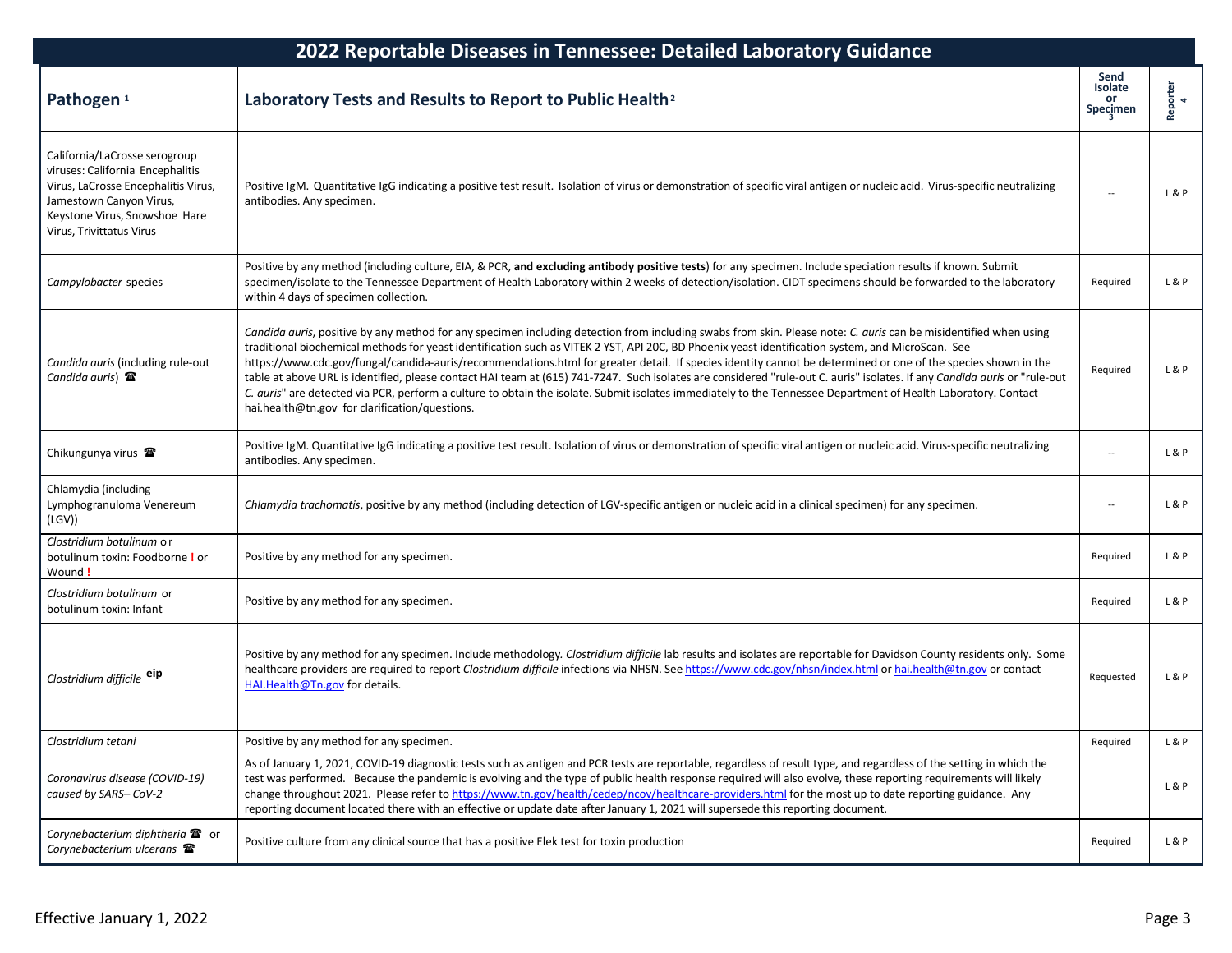| 2022 Reportable Diseases in Tennessee: Detailed Laboratory Guidance     |                                                                                                                                                                                                                                                                                                                                                                                                                                                                                                                                                                                                                                                                                                                                                                                                                                                                                                                                                                                                                                                                                                                                                                                                                                                                                                                                                                                                                                                                                                                                                                                            |                                          |               |
|-------------------------------------------------------------------------|--------------------------------------------------------------------------------------------------------------------------------------------------------------------------------------------------------------------------------------------------------------------------------------------------------------------------------------------------------------------------------------------------------------------------------------------------------------------------------------------------------------------------------------------------------------------------------------------------------------------------------------------------------------------------------------------------------------------------------------------------------------------------------------------------------------------------------------------------------------------------------------------------------------------------------------------------------------------------------------------------------------------------------------------------------------------------------------------------------------------------------------------------------------------------------------------------------------------------------------------------------------------------------------------------------------------------------------------------------------------------------------------------------------------------------------------------------------------------------------------------------------------------------------------------------------------------------------------|------------------------------------------|---------------|
| Pathogen <sup>1</sup>                                                   | Laboratory Tests and Results to Report to Public Health <sup>2</sup>                                                                                                                                                                                                                                                                                                                                                                                                                                                                                                                                                                                                                                                                                                                                                                                                                                                                                                                                                                                                                                                                                                                                                                                                                                                                                                                                                                                                                                                                                                                       | Send<br>Isolate<br><b>or</b><br>Specimen | Reporter<br>4 |
| Coxiella burnetii 雷                                                     | Positive by any method (culture, IHC, serology, PCR, or other test) for any specimen is reportable. Include quantitative antibody titer result indicating a positive test<br>result when available. Isolates are required to be submitted to the Tennessee Department of Health.                                                                                                                                                                                                                                                                                                                                                                                                                                                                                                                                                                                                                                                                                                                                                                                                                                                                                                                                                                                                                                                                                                                                                                                                                                                                                                           | Required                                 | L&P           |
| Cryptosporidium species                                                 | Positive by any method for any specimen. Include speciation results if known. Submit specimen/isolate to the Tennessee Department of Health Laboratory within 2<br>weeks of detection/isolation.                                                                                                                                                                                                                                                                                                                                                                                                                                                                                                                                                                                                                                                                                                                                                                                                                                                                                                                                                                                                                                                                                                                                                                                                                                                                                                                                                                                           | Required                                 | L&P           |
| Cyclospora species                                                      | Positive by any method (including PCR) for any specimen. Include speciation results if known. Submit specimen/isolate to the Tennessee Department of Health<br>Laboratory within 2 weeks of detection/isolation. CIDT specimens should be forwarded to the laboratory within 4 days of specimen collection.                                                                                                                                                                                                                                                                                                                                                                                                                                                                                                                                                                                                                                                                                                                                                                                                                                                                                                                                                                                                                                                                                                                                                                                                                                                                                | Required                                 | L&P           |
| Dengue virus                                                            | Positive IgM. Quantitative IgG indicating a positive test result. Isolation of virus or demonstration of specific viral antigen or nucleic acid. Virus- specific neutralizing<br>antibodies. Any specimen.                                                                                                                                                                                                                                                                                                                                                                                                                                                                                                                                                                                                                                                                                                                                                                                                                                                                                                                                                                                                                                                                                                                                                                                                                                                                                                                                                                                 |                                          | L&P           |
| Ehrlichia species (including<br>E. chaffeensis and E. ewingii)          | Positive by any method for any specimen. Include speciation results if known.                                                                                                                                                                                                                                                                                                                                                                                                                                                                                                                                                                                                                                                                                                                                                                                                                                                                                                                                                                                                                                                                                                                                                                                                                                                                                                                                                                                                                                                                                                              |                                          | L&P           |
| Enterobacterales, Carbapenem-<br>resistant                              | Any organism detected from the Enterobacterales order (including but not limited to Escherichia coli, Enterobacter species, and Klebsiella species) by any method,<br>from any clinical specimen (including rectal/perirectal swabs), resistant to at least one carbapenem antibiotic according to break points effective as of 2021 CLSI<br>guidelines <i>(i.e., ertapenem MIC &gt;1.0 or doripenem/imipenem/meropenem MIC <math>\geq</math> 4.0)</i> . Include all susceptibility results with the numeric MIC values (interpretation<br>alone is insufficient), and all carbapenemase-production (mCIM, Carba NP or modified-Hodge) or resistance mechanism testing results (positive or negative). For<br>example, polymerase chain reaction [PCR] or metallo-β-lactamase for Klebsiella pneumonia carbapenemase [KPC], New Delhi metallo-β-lactamase [NDM], Verona<br>integron encoded metallo-ß-lactamase [VIM], the imipenemase [IMP] metallo-ß-lactamase, or OXA-48 carbapenemase). If any Enterobacterales are detected via<br>PCR, perform a culture to obtain the bacterial isolate and perform subsequent testing to determine antibiotic susceptibility profile. Submit isolates to the<br>Tennessee Department of Health Laboratory within 3 days of detection/isolation. For Proteus spp., Providencia spp., and Morganella morganii: only submit<br>isolates from these genera if elevated MICs are observed for ertapenem, meropenem, or doripenem, as these isolates exhibit intrinsic resistance to imipenem.<br>Contact hai.health@tn.gov for clarification/questions. | Required                                 | L&P           |
| Enterococcus species, Vancomycin-<br>resistant                          | Isolation of Enterococci by any method from a sterile site AND "Nonsusceptible" isolate (i.e., intermediate- or high level resistant) to vancomycin. If organism<br>detected via PCR, perform a culture to obtain the bacterial isolate and perform subsequent testing to determine antibiotic susceptibility profile Please include<br>susceptibility test results with the numeric MIC values.                                                                                                                                                                                                                                                                                                                                                                                                                                                                                                                                                                                                                                                                                                                                                                                                                                                                                                                                                                                                                                                                                                                                                                                           |                                          | L&P           |
| Equine encephalitis viruses: Eastern<br><b>雪, Venezuelan 雷, Western</b> | Positive IgM. Quantitative IgG indicating a positive test result. Isolation of virus or demonstration of specific viral antigen or nucleic acid. Virus- specific neutralizing<br>antibodies. Any specimen.                                                                                                                                                                                                                                                                                                                                                                                                                                                                                                                                                                                                                                                                                                                                                                                                                                                                                                                                                                                                                                                                                                                                                                                                                                                                                                                                                                                 |                                          | L&P           |
| Escherichia coli, Extended<br>Spectrum Beta Lactamase-<br>producing eip | E. coli, collected from any specimen site, resistant to at least one extended-spectrum cephalosporin (ceftazidime, cefotaxime or ceftriaxone), using the 2021 CLSI<br>breakpoints. Include all susceptibility results with the numeric minimum inhibitory concentration values, and the results (positive or negative) of all carbapenemase-<br>production or resistance mechanism testing. Report and submit ESBL E. coli isolates for residents of Lewis, Marshall, Maury, or Wayne counties only. Results should<br>not be sent via electronic laboratory reporting unless the E. coli also meets the case definition for carbapenem-resistant Enterobacterales. If any E. coli are detected<br>via PCR, perform a culture to obtain the bacterial isolate and perform subsequent testing to determine antibiotic susceptibility profile. Submit isolates to the<br>Tennessee Department of Health Laboratory within 2 weeks of detection/isolation, unless it also meets the CRE case definition, then submit isolate within 3 days.<br>Contact hai.health@tn.gov for clarification/questions.                                                                                                                                                                                                                                                                                                                                                                                                                                                                                         | Requested                                |               |
| Escherichia coli, Shiga toxin-<br>producing                             | Positive by any method (including culture, EIA, & PCR, and excluding antibody positive tests) for any specimen. Include speciation results if known. For state public<br>health labs, please include negative, not isolated, and no growth results. For any Shiga toxin-producing Escherichia coli (STEC), including E. coli O157s and E. coli non-<br>O157s, EIA positive broths for shiga-like toxin will also be accepted. Submit specimen/isolate to the Tennessee Department of Health Laboratory within 2 weeks of<br>detection/isolation. CIDT specimens should be forwarded to the laboratory within 4 days of specimen collection.                                                                                                                                                                                                                                                                                                                                                                                                                                                                                                                                                                                                                                                                                                                                                                                                                                                                                                                                                | Required                                 | L&P           |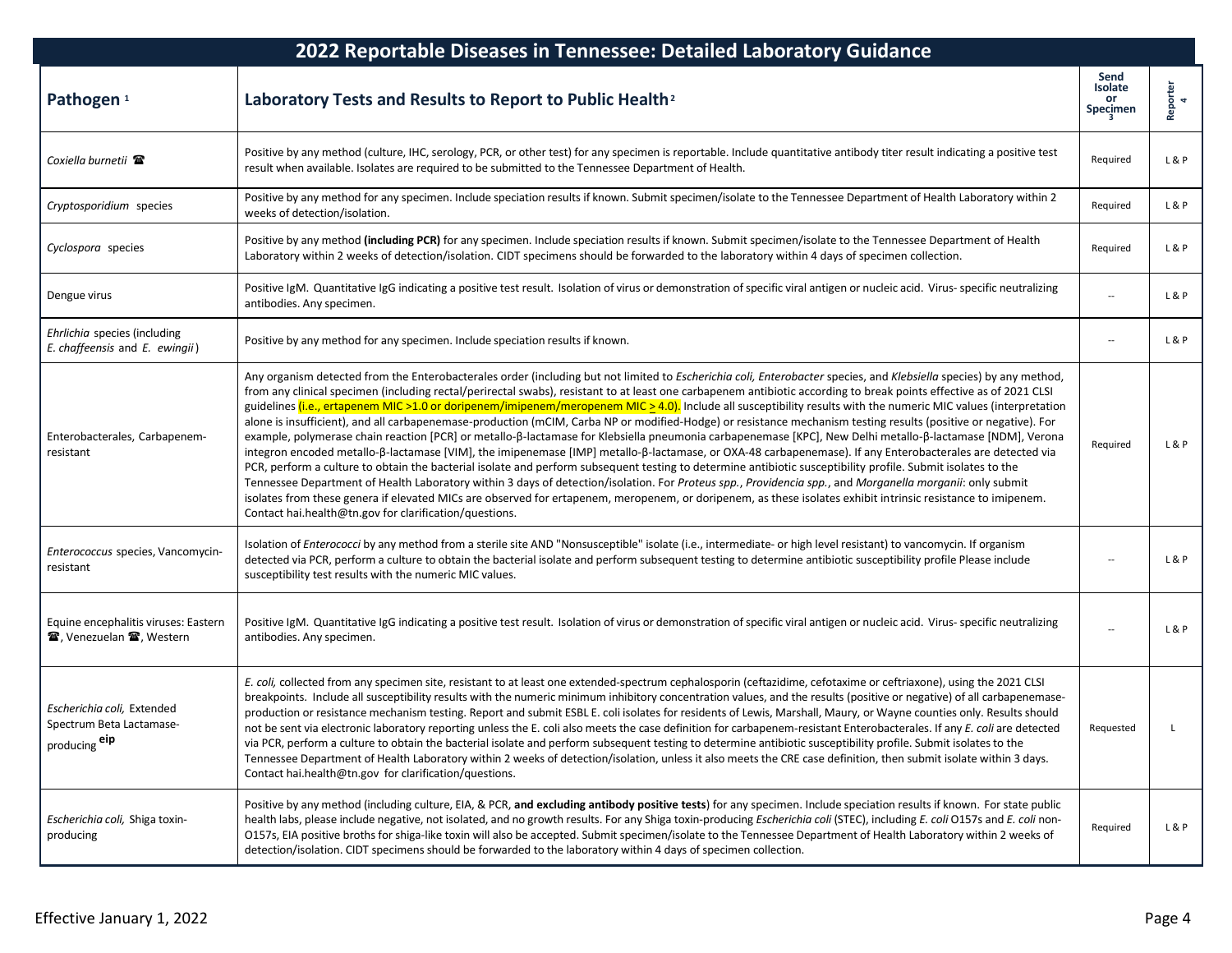| 2022 Reportable Diseases in Tennessee: Detailed Laboratory Guidance                            |                                                                                                                                                                                                                                                                                                                                                                                                                                                                                                                                                                                                                                                                                                                                                                                                                                                                                                                                                                                                                                                                                                                                                                                                                                                                                   |                                   |               |  |
|------------------------------------------------------------------------------------------------|-----------------------------------------------------------------------------------------------------------------------------------------------------------------------------------------------------------------------------------------------------------------------------------------------------------------------------------------------------------------------------------------------------------------------------------------------------------------------------------------------------------------------------------------------------------------------------------------------------------------------------------------------------------------------------------------------------------------------------------------------------------------------------------------------------------------------------------------------------------------------------------------------------------------------------------------------------------------------------------------------------------------------------------------------------------------------------------------------------------------------------------------------------------------------------------------------------------------------------------------------------------------------------------|-----------------------------------|---------------|--|
| Pathogen <sup>1</sup>                                                                          | Laboratory Tests and Results to Report to Public Health <sup>2</sup>                                                                                                                                                                                                                                                                                                                                                                                                                                                                                                                                                                                                                                                                                                                                                                                                                                                                                                                                                                                                                                                                                                                                                                                                              | Send<br>Isolate<br>or<br>Specimen | Reporter<br>4 |  |
| Francisella tularensis $\mathbf{\Xi}$                                                          | Positive by any method for any specimen (including culture, fluorescent assay, PCR or serology) is reportable. Isolates are required to be submitted to the Tennessee<br>Department of Health Laboratory.                                                                                                                                                                                                                                                                                                                                                                                                                                                                                                                                                                                                                                                                                                                                                                                                                                                                                                                                                                                                                                                                         | Required                          | L & P         |  |
| Haemophilus influenzae: Invasive<br>Disease <b>雷</b>                                           | Positive culture or PCR from a sterile site.                                                                                                                                                                                                                                                                                                                                                                                                                                                                                                                                                                                                                                                                                                                                                                                                                                                                                                                                                                                                                                                                                                                                                                                                                                      | Required                          | L&P           |  |
| Hepatitis A virus $\mathbf{\mathcal{F}}$                                                       | Positive IgM anti-HAV for any specimen. Nucleic Acid test (NAT) for hepatitis A virus RNA positive (including genotype testing) for any specimen. Include associated<br>results for additional serological markers for hepatitis (including hepatitis B and C), alanine aminotransferase (ALT) and bilirubin levels if available.                                                                                                                                                                                                                                                                                                                                                                                                                                                                                                                                                                                                                                                                                                                                                                                                                                                                                                                                                 |                                   | L&P           |  |
| <b>Hepatitis B virus</b>                                                                       | • Positive hepatitis B surface antigen (HBsAg)<br>• Positive IgM antibody to hepatitis B core antigen (IgM anti-HBc)<br>• Positive hepatitis B "e" antigen (HBeAg)<br>. Positive nucleic acid test for hepatitis B DNA (including qualitative, quantitative or genotype testing)<br>And, if any of above tests are positive, also report:<br>• Pregnancy status<br>• All associated results (positive or negative) for additional serological markers of hepatitis (including hepatitis A and C), alanine aminotransferase (ALT) and<br>bilirubin levels                                                                                                                                                                                                                                                                                                                                                                                                                                                                                                                                                                                                                                                                                                                          |                                   | L & P         |  |
| <b>Hepatitis C virus</b>                                                                       | · Positive or negative confirmatory assays (e.g. antigen or nucleic acid amplification testing for hepatitis C RNA [qualitative, quantitative or genotype testing])<br>• Positive hepatitis C antibody (anti-HCV)<br>And, if any of above tests are positive, also report:<br>• Pregnancy status<br>. All associated results (positive or negative) for additional serological markers of hepatitis (including hepatitis A and B), alanine aminotransferase (ALT) and<br>bilirubin levels                                                                                                                                                                                                                                                                                                                                                                                                                                                                                                                                                                                                                                                                                                                                                                                         |                                   | L&P           |  |
| Human Immunodeficiency Virus<br>(HIV)                                                          | Report all HIV testing algorithm results including from screening test*, supplemental test** and nucleic acid detection (NAT/NAAT) (if indicated) when screening<br>test* result is positive/reactive/detected or comparable.<br>Also report the following:<br>• All positive/reactive/detectable supplemental test** results<br>• All positive/reactive/detectable p24 Antigen, nucleic acid detection (NAT/NAAT), viral culture, or genotype nucleotide sequences+<br>• CD4 count and percent - REPORT ALL RESULTS<br>• HIV RNA (viral load) including undetectable (or equivalent)/detectable interpretation, quantitative count, and log count - REPORT ALL RESULTS<br>• Pregnancy status (if available and reporting any of the above).<br>*Screening tests or point-of-care tests can include antibody (Ab) or antigen/antibody (Ag/Ab).<br>**Supplemental tests can include western blot, immunofluorescent assay (IFA), conventional or rapid immunoassay (IA), HIV-1/2 type-differentiating<br>immunoassay (IA), or HIV-1/2 Qualitative nucleic acid detection (NAT). If screening testing results are not available, report supplemental results.<br>+Genotype nucleotide sequences are reportable by laboratories with ability to submit electronic lab reports (ELR). |                                   | L & P         |  |
| Influenza virus, detection of a novel<br>or pandemic influenza A virus<br>strain from a human! | Positive viral culture or PCR for any specimen.                                                                                                                                                                                                                                                                                                                                                                                                                                                                                                                                                                                                                                                                                                                                                                                                                                                                                                                                                                                                                                                                                                                                                                                                                                   | Required                          | L&P           |  |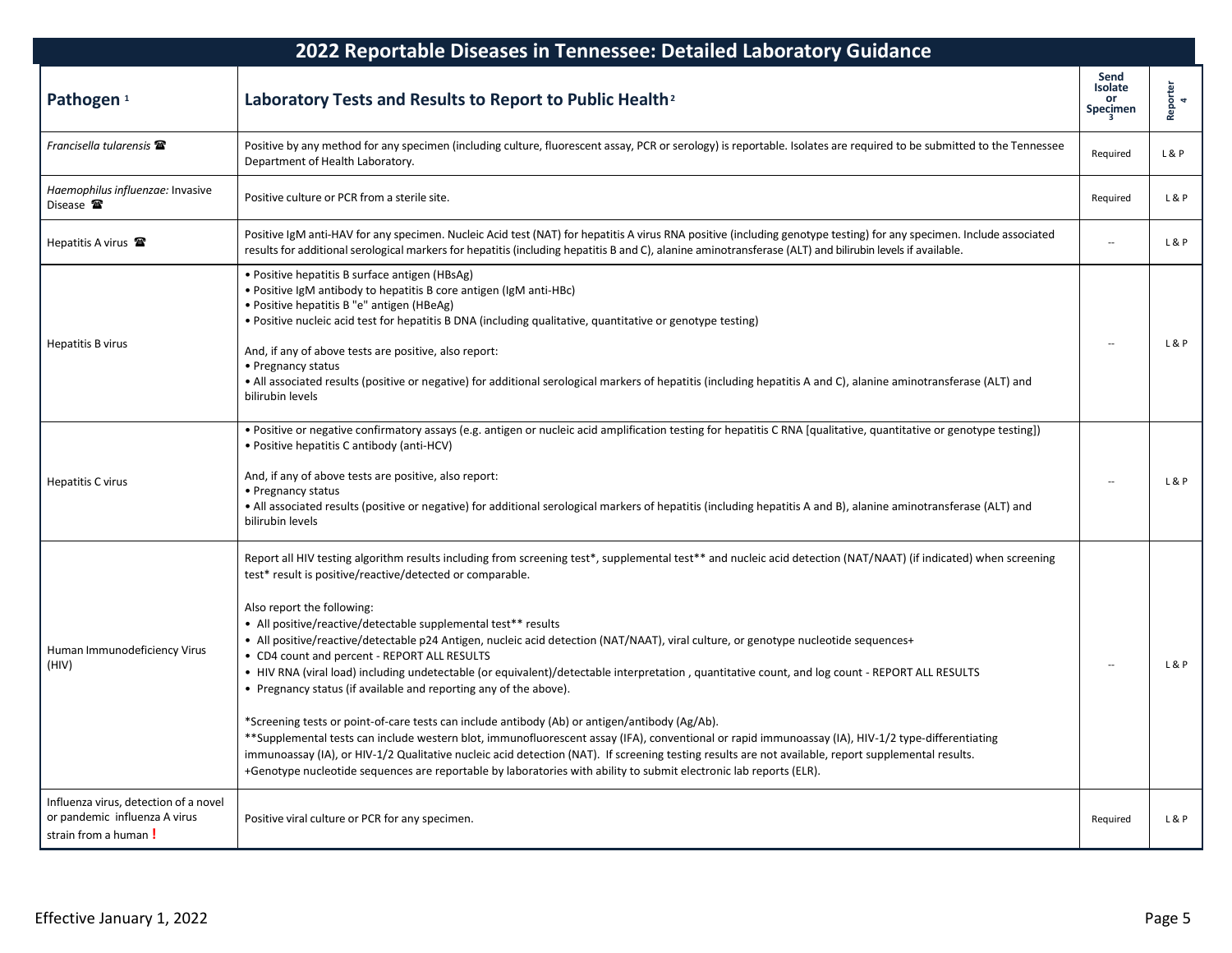| 2022 Reportable Diseases in Tennessee: Detailed Laboratory Guidance                                                  |                                                                                                                                                                                                                                                                                                                                                                                                                                                                                                                                                                                                                                                                                                                                                                                                                                                                                                                                                                                                                                                                                                                            |                                   |               |  |
|----------------------------------------------------------------------------------------------------------------------|----------------------------------------------------------------------------------------------------------------------------------------------------------------------------------------------------------------------------------------------------------------------------------------------------------------------------------------------------------------------------------------------------------------------------------------------------------------------------------------------------------------------------------------------------------------------------------------------------------------------------------------------------------------------------------------------------------------------------------------------------------------------------------------------------------------------------------------------------------------------------------------------------------------------------------------------------------------------------------------------------------------------------------------------------------------------------------------------------------------------------|-----------------------------------|---------------|--|
| Pathogen <sup>1</sup>                                                                                                | Laboratory Tests and Results to Report to Public Health <sup>2</sup>                                                                                                                                                                                                                                                                                                                                                                                                                                                                                                                                                                                                                                                                                                                                                                                                                                                                                                                                                                                                                                                       | Send<br>Isolate<br>or<br>Specimen | Reporter<br>4 |  |
| Klebsiella species, Extended<br>Spectrum Beta Lactamase-<br>producing eip                                            | Klebsiella species, collected from any specimen site, resistant to at least one extended-spectrum cephalosporin (ceftazidime, cefotaxime or ceftriaxone), using the<br>2021 CLSI breakpoints. Include all susceptibility results with the numeric minimum inhibitory concentration values, and the results (positive or negative) of all<br>carbapenemase-production or resistance mechanism testing. Report and submit ESBL Klebsiella isolates for residents of Lewis, Marshall, Maury, or Wayne counties<br>only Results should not be sent via electronic laboratory reporting unless the Klebsiella also meets the case definition for carbapenem-resistant Enterobacterales<br>(CRE). If any Klebsiella are detected via PCR, perform a culture to obtain the bacterial isolate and perform subsequent testing to determine antibiotic susceptibility<br>profile. Submit isolates to the Tennessee Department of Health Laboratory within 2 weeks of detection/isolation, unless it also meets the CRE case definition, then<br>submit isolate within 3 days. Contact hai.health@tn.gov for clarification/questions. | Requested                         |               |  |
| Lead levels                                                                                                          | All laboratories that run blood lead tests and those who conduct on site blood lead analysis with portable devices are to report all blood lead test results for<br>Tennessee residents. Elevated blood lead levels (≥5 µg/dL) should be reported within 1 week and those <5 µg/dL should be reported within 1 month. Reports<br>should include Patient's First Name, Last Name, Date of Birth, Gender, Race, Ethnicity, Address (Street Address, City, State, Zip Code and County of Residence),<br>Sample Date, Sample Type, Result, Provider's Name and Phone Number and Payment Source.<br>All blood lead test results may be reported electronically or via fax. For more information, refer to https://www.tn.gov/health/health-program-areas/mch-<br>lead/for-providers.html or email UT Extension at leadtrk@utk.edu for assistance.                                                                                                                                                                                                                                                                               |                                   | L&P           |  |
| Legionella species                                                                                                   | Positive by any method (culture, urine antigen, PCR, DFA, IHC, or serology) for any specimen is reportable. Isolates/positive specimens (expectorated sputum and<br>bronchial lavage fluids only) are required for submission to the Tennessee Department of Health Laboratory.                                                                                                                                                                                                                                                                                                                                                                                                                                                                                                                                                                                                                                                                                                                                                                                                                                            | Required                          | L&P           |  |
| Listeria species                                                                                                     | Positive by any method (including culture & PCR, and excluding antibody positive tests) for any specimen. Include speciation results if known. Submit<br>specimen/isolate to the Tennessee Department of Health Laboratory within 2 weeks of detection/isolation.                                                                                                                                                                                                                                                                                                                                                                                                                                                                                                                                                                                                                                                                                                                                                                                                                                                          | Required                          | L&P           |  |
| Measles virus !                                                                                                      | Positive IgM or rising IgG titer or detected by nucleic acid amplification or positive viral culture for any specimen.                                                                                                                                                                                                                                                                                                                                                                                                                                                                                                                                                                                                                                                                                                                                                                                                                                                                                                                                                                                                     | Required                          | L&P           |  |
| Meningitis, Other Bacterial:<br>isolation or demonstration of any<br>bacterial species from<br>cerebrospinal fluid 雷 | Isolation of any bacteria from cerebrospinal fluid by culture, antigen, or PCR testing. If detected via PCR, perform a culture to obtain the bacterial isolate. Submit<br>isolates to the Tennessee Department of Health Laboratory within 3 days of detection/isolation. Contact hai.health@tn.gov for clarification/questions.                                                                                                                                                                                                                                                                                                                                                                                                                                                                                                                                                                                                                                                                                                                                                                                           | Required                          | L&P           |  |
| Middle East Respiratory Syndrome<br>Coronavirus (MERS-CoV) !                                                         | Positive by any method for any specimen.                                                                                                                                                                                                                                                                                                                                                                                                                                                                                                                                                                                                                                                                                                                                                                                                                                                                                                                                                                                                                                                                                   | Required                          | L&P           |  |
| Mumps virus <sup>2</sup>                                                                                             | Positive IgM or rising IgG titer or detected by nucleic acid amplification or positive viral culture for any specimen.                                                                                                                                                                                                                                                                                                                                                                                                                                                                                                                                                                                                                                                                                                                                                                                                                                                                                                                                                                                                     | Required                          | L&P           |  |
| Mycobacterium leprae                                                                                                 | Demonstration of acid-fast bacilli in skin or dermal nerve (using Fite stain) or identification of non-caseating granulomas with peripheral nerve involvement.                                                                                                                                                                                                                                                                                                                                                                                                                                                                                                                                                                                                                                                                                                                                                                                                                                                                                                                                                             | Required                          | L&P           |  |
| Mycobacterium species other than<br>M. tuberculosis (non-pulmonary<br>sites only)                                    | Any AFB smear, culture, HPLC, DNA probe or nucleic acid amplification test (NAAT) from any non-pulmonary site indicating presence of acid-fast bacilli. All specimens,<br>except respiratory.                                                                                                                                                                                                                                                                                                                                                                                                                                                                                                                                                                                                                                                                                                                                                                                                                                                                                                                              | Requested                         | L&P           |  |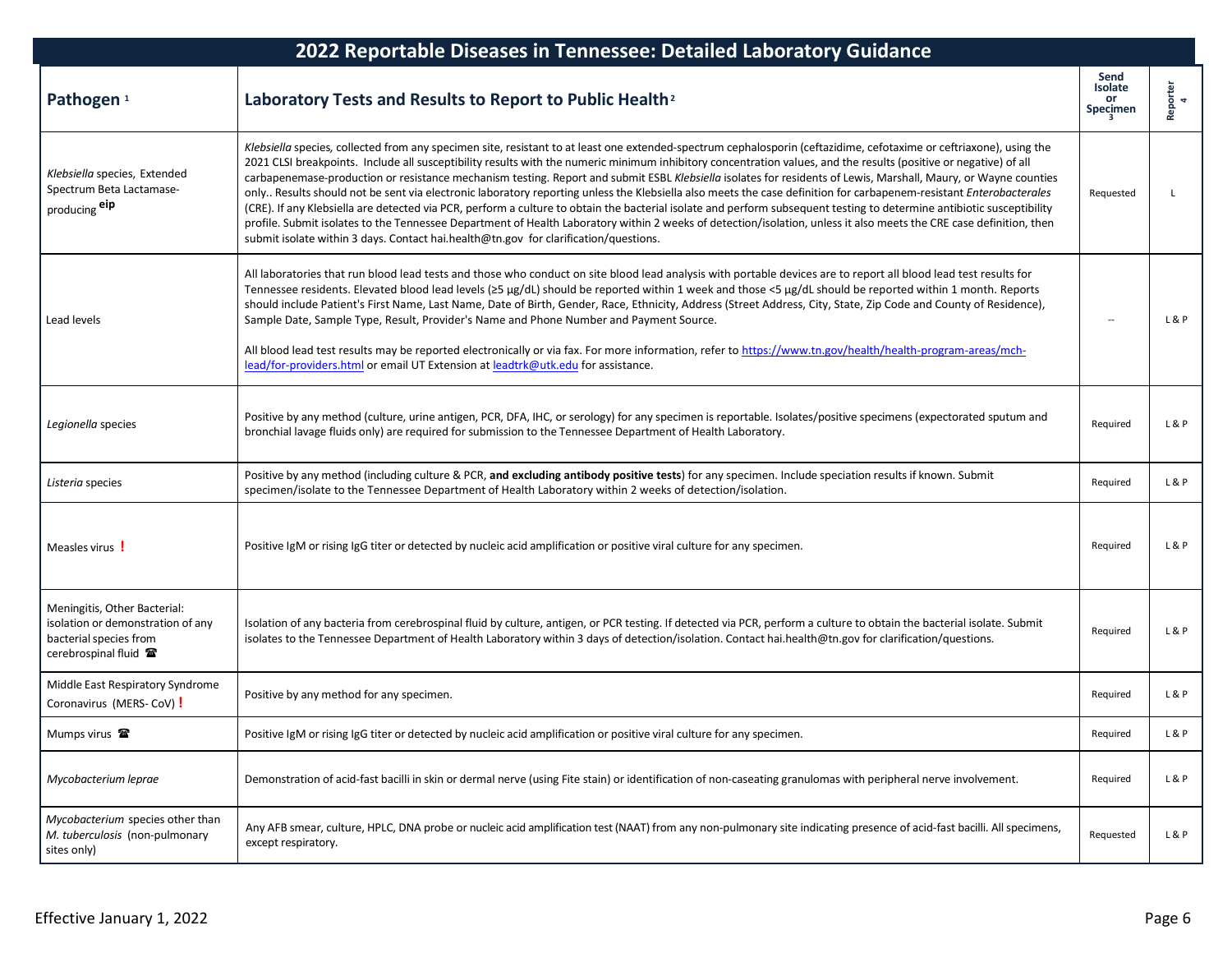| 2022 Reportable Diseases in Tennessee: Detailed Laboratory Guidance |                                                                                                                                                                                                                                                                                                                                                                                                                                                                                                                                                                                                                                                                     |                                          |                |
|---------------------------------------------------------------------|---------------------------------------------------------------------------------------------------------------------------------------------------------------------------------------------------------------------------------------------------------------------------------------------------------------------------------------------------------------------------------------------------------------------------------------------------------------------------------------------------------------------------------------------------------------------------------------------------------------------------------------------------------------------|------------------------------------------|----------------|
| Pathogen <sup>1</sup>                                               | Laboratory Tests and Results to Report to Public Health <sup>2</sup>                                                                                                                                                                                                                                                                                                                                                                                                                                                                                                                                                                                                | Send<br>Isolate<br><b>or</b><br>Specimen | Reporter<br>4  |
| Mycobacterium tuberculosis                                          | The first AFB-positive respiratory specimen (by fluorochrome or acid-fast stain) indicating presence of acid-fast bacilli; submit specimen within 3 business days of<br>collection.                                                                                                                                                                                                                                                                                                                                                                                                                                                                                 | Required                                 | L&P            |
|                                                                     | Any specimen, from any site, with a positive nucleic acid amplification test (NAAT --- including, but not limited to: PCR, MTD, GeneXpert, MTBDR Plus [HAIN test])<br>indicating detection of Mycobacterium tuberculosis complex or associated point mutation from any site; submit specimen within 3 business days of test result.                                                                                                                                                                                                                                                                                                                                 | Required                                 | L&P            |
| complex (M. tuberculosis, M. bovis,                                 | Any culture result by HPLC or DNA probe positive for Mycobacterium tuberculosis complex from any site; submit isolate within 5 business days of test result.                                                                                                                                                                                                                                                                                                                                                                                                                                                                                                        | Required                                 | L&P            |
| M. africanum, M. canettii, M.<br>microti)                           | All anti-TB drug susceptibility results, by molecular or dilutional method, from a specimen or isolate from any site, with confirmed presence of Mycobacterium<br>tuberculosis; anti-TB drugs include: isoniazid, rifamycins, pyrazinamide, ethambutol, streptomycin, levofloxacin, moxifloxacin, amikacin, capreomycin, kanamycin,<br>cycloserine, ethionamide, para-aminosalicylate (PAS), clofazimine, bedaquiline, delamanid, linezolid, amoxicillin-clavulanate, and imipenem. $\mathbf{\mathcal{C}}$                                                                                                                                                          | Required                                 | L&P            |
|                                                                     | Positive interferon-gamma release assay (IGRA) test results (including, but not limited to: QuantiFERON®-TB Gold In-Tube, QuantiFERON® Plus, T-Spot.TB® test), for<br>persons of any age; provide qualitative and quantitative positive IGRA results within 1 week of specimen collection.                                                                                                                                                                                                                                                                                                                                                                          |                                          | L&P            |
| Neisseria gonorrhoeae                                               | Positive by any method for any specimen. If performed, antibiotic susceptibility test results should be reported, regardless of susceptibility pattern.                                                                                                                                                                                                                                                                                                                                                                                                                                                                                                             | $\overline{\phantom{a}}$                 | L & P          |
| Neisseria meningitidis, invasive<br>disease!                        | Positive culture or detected by nucleic acid amplification or positive immunohistochemistry or Gram-stain showing Gram-negative diplococci in CSF, blood, or any<br>other sterile site or from petechial or purpuric lesion scrapings.                                                                                                                                                                                                                                                                                                                                                                                                                              | Required                                 | L&P            |
| Plasmodium species                                                  | Positive by any method for any specimen.                                                                                                                                                                                                                                                                                                                                                                                                                                                                                                                                                                                                                            | Required                                 | L&P            |
| Poliovirus !                                                        | Positive viral culture or detected by PCR for any specimen.                                                                                                                                                                                                                                                                                                                                                                                                                                                                                                                                                                                                         | Required                                 | L&P            |
| Rabies virus: animal                                                | The Tennessee Department of Health Laboratory conducts animal rabies testing statewide.                                                                                                                                                                                                                                                                                                                                                                                                                                                                                                                                                                             |                                          | L&P            |
| Rabies virus: human !                                               | Testing is available through coordination with the Tennessee Department of Health Laboratory Services and CDC.                                                                                                                                                                                                                                                                                                                                                                                                                                                                                                                                                      | Required                                 | L&P            |
| Ricin toxin !                                                       | Positive by any method (including detection of DNA and presumptive identification of ricin toxin by fluoroimmunoassay) for any specimen.                                                                                                                                                                                                                                                                                                                                                                                                                                                                                                                            | Required                                 | <b>L&amp;P</b> |
| Rickettsia species (other than<br>R. typhus)                        | Detection of SFGR, including R. rickettsii, nucleic acid in a clinical specimen via amplification of a Rickettsia genus- or species-specific target by<br>$\bullet$<br>polymerase chain reaction (PCR) assays,<br>Elevated IgG antibody titer in one or more serology samples reactive with SFGR, including R. rickettsii, antigen by IFA*,<br>Demonstration of SFGR antigen in a biopsy or autopsy specimen by IHC, OR<br>Isolation of SFGR, including R. rickettsii, from a clinical specimen in cell culture and molecular confirmation (e.g., PCR or sequence).<br>$\bullet$<br>*Elevated IgM and positive ELISA/EIA for Rickettsia no longer require reporting |                                          | L&P            |
| Rubella virus <b>雷</b>                                              | Positive IgM or rising IgG titer or detected by nucleic acid amplification or positive viral culture for any specimen.                                                                                                                                                                                                                                                                                                                                                                                                                                                                                                                                              | Required                                 | L&P            |
| St. Louis encephalitis virus                                        | Positive IgM. Quantitative IgG indicating a positive test result. Isolation of virus or demonstration of specific viral antigen or nucleic acid. Virus- specific neutralizing<br>antibodies. Any specimen.                                                                                                                                                                                                                                                                                                                                                                                                                                                          |                                          | L&P            |
| Salmonella Typhi <b>雷</b>                                           | Positive by any method (including culture & PCR, and excluding antibody positive tests) for any specimen. Include speciation results if known. Submit<br>specimen/isolate to the Tennessee Department of Health Laboratory within 2 weeks of detection/isolation. CIDT specimens should be forwarded to the<br>laboratory within 4 days of specimen collection.                                                                                                                                                                                                                                                                                                     | Required                                 | L&P            |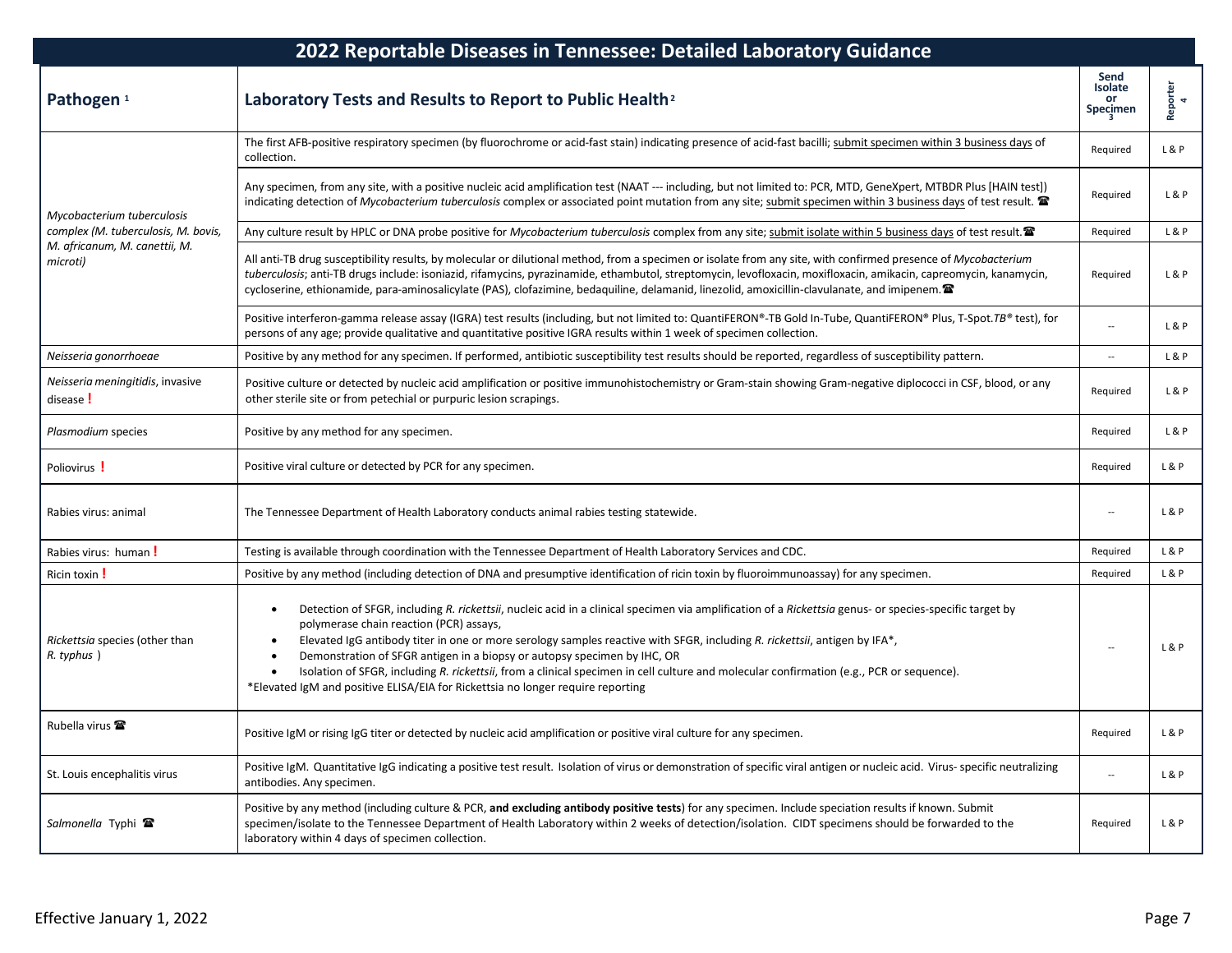| 2022 Reportable Diseases in Tennessee: Detailed Laboratory Guidance                               |                                                                                                                                                                                                                                                                                                                                                                                                                                                                                                                                                                                                                                                                                                                                                                         |                                   |               |  |
|---------------------------------------------------------------------------------------------------|-------------------------------------------------------------------------------------------------------------------------------------------------------------------------------------------------------------------------------------------------------------------------------------------------------------------------------------------------------------------------------------------------------------------------------------------------------------------------------------------------------------------------------------------------------------------------------------------------------------------------------------------------------------------------------------------------------------------------------------------------------------------------|-----------------------------------|---------------|--|
| Pathogen <sup>1</sup>                                                                             | Laboratory Tests and Results to Report to Public Health <sup>2</sup>                                                                                                                                                                                                                                                                                                                                                                                                                                                                                                                                                                                                                                                                                                    | Send<br>Isolate<br>or<br>Specimen | Reporter<br>4 |  |
| Salmonella species (other than<br>S.Typhi)                                                        | Positive by any method (including culture & PCR, and excluding antibody positive tests) for any specimen. Include speciation results if known. Submit<br>specimen/isolate to the Tennessee Department of Health Laboratory within 2 weeks of detection/isolation. CIDT specimens should be forwarded to the<br>laboratory within 4 days of specimen collection.                                                                                                                                                                                                                                                                                                                                                                                                         | Required                          | L&P           |  |
| Shigella species                                                                                  | Positive by any method (including culture & PCR, and excluding antibody positive tests) for any specimen. Include speciation results if known. Submit<br>specimen/isolate to the Tennessee Department of Health Laboratory within 2 weeks of detection/isolation. CIDT specimens should be forwarded to the<br>laboratory within 4 days of specimen collection.                                                                                                                                                                                                                                                                                                                                                                                                         | Required                          | L&P           |  |
| Staphylococcus aureus, enterotoxin<br>B-producing !                                               | Positive by any method for any specimen.                                                                                                                                                                                                                                                                                                                                                                                                                                                                                                                                                                                                                                                                                                                                | Required                          | L&P           |  |
| Staphylococcus aureus, methicillin-<br>resistant eip                                              | Isolation from a clinical specimen from a sterile site AND "non- susceptible" isolate identified (i.e., intermediate- or high-level resistance to cefoxitin, methicillin,<br>nafcillin, or oxacillin) OR detection by nucleic acid amplification from a sterile site. Report only for Davidson County residents for EIP program; all NHSN reporting<br>facilities (hospitals) will do statewide reporting to NHSN. Please include susceptibility test results and specimen source.                                                                                                                                                                                                                                                                                      | $\overline{\phantom{a}}$          | L&P           |  |
| Staphylococcus aureus, Toxin-<br>producing (TSST-1)                                               | Positive by any method for any specimen.                                                                                                                                                                                                                                                                                                                                                                                                                                                                                                                                                                                                                                                                                                                                | $\overline{\phantom{a}}$          | L&P           |  |
| Staphylococcus aureus, vancomycin<br>non-susceptible : All forms <b>雷</b>                         | Isolation from any specimen source AND "non-susceptible" isolate identified (i.e., intermediate- or high-level resistance to vancomycin). Please include all<br>susceptibility test results with the numeric minimum inhibitory concentration values. If organism detected via PCR, perform a culture to obtain the bacterial isolate<br>and perform subsequent testing to determine antibiotic susceptibility profile. Submit isolates immediately to the Tennessee Department of Health Laboratory.<br>Contact hai.health@tn.gov for clarification/questions.                                                                                                                                                                                                         | Required                          | L&P           |  |
| Streptococcus agalactiae                                                                          | Positive culture or nucleic acid amplification from a normally sterile site.                                                                                                                                                                                                                                                                                                                                                                                                                                                                                                                                                                                                                                                                                            | $\overline{\phantom{a}}$          | L & P         |  |
| Streptococcus pneumoniae:<br><b>Invasive Disease</b>                                              | Positive by any method from any sterile site. Please include susceptibility test results with the numeric minimum inhibitory concentration values. If detected via PCR,<br>perform a culture to obtain the bacterial isolate. Submit isolates to the Tennessee Department of Health Laboratory within two weeks of detection/isolation.                                                                                                                                                                                                                                                                                                                                                                                                                                 | Required                          | L&P           |  |
| Streptococcus pyogenes (Group A<br>Strep):<br>Invasive Disease <sup>2</sup> , Toxin-<br>producing | Positive culture or nucleic acid amplification from a normally sterile site, wound or muscle.                                                                                                                                                                                                                                                                                                                                                                                                                                                                                                                                                                                                                                                                           | Required                          | L & P         |  |
| Treponema pallidum: Congenital<br>雷, Other                                                        | Report any treponemal or nontreponemal results, whether qualitative or quantitative, which are positive or reactive by any method. Report negative, non-<br>reactive, or quantitative results for any testing associated with positive/reactive results. All reported non-treponemal results must include a titer value using<br>standard notation (e.g., end-point reactivity at a serum dilution of 1:8 is reported as a titer of 8). All reactive non-treponemal screens should be confirmed with a<br>standard treponemal test unless the patient had a known documented prior syphilis infection. Reports of reactive non-treponemal screens must also include<br>either current treponemal test results (positive or negative) or prior confirmation information. | $\overline{\phantom{a}}$          | L&P           |  |
| Trypanosoma cruzi                                                                                 | Positive by any method for any specimen.                                                                                                                                                                                                                                                                                                                                                                                                                                                                                                                                                                                                                                                                                                                                | $\overline{\phantom{a}}$          | L&P           |  |
| Variola virus (orthopox virus) !                                                                  | Positive by any method or suspected for any specimen.                                                                                                                                                                                                                                                                                                                                                                                                                                                                                                                                                                                                                                                                                                                   | Required                          | L&P           |  |
| Vibrio cholerae (Toxigenic O1 or<br>0139)                                                         | Positive by any method (including culture, PCR, & cholera toxin test, and excluding antibody positive tests) for any specimen. Include speciation results if known.<br>Submit specimen/isolate to the Tennessee Department of Health Laboratory within 2 weeks of detection/isolation. CIDT specimens should be forwarded to the<br>laboratory within 4 days of specimen collection.                                                                                                                                                                                                                                                                                                                                                                                    | Required                          | L&P           |  |